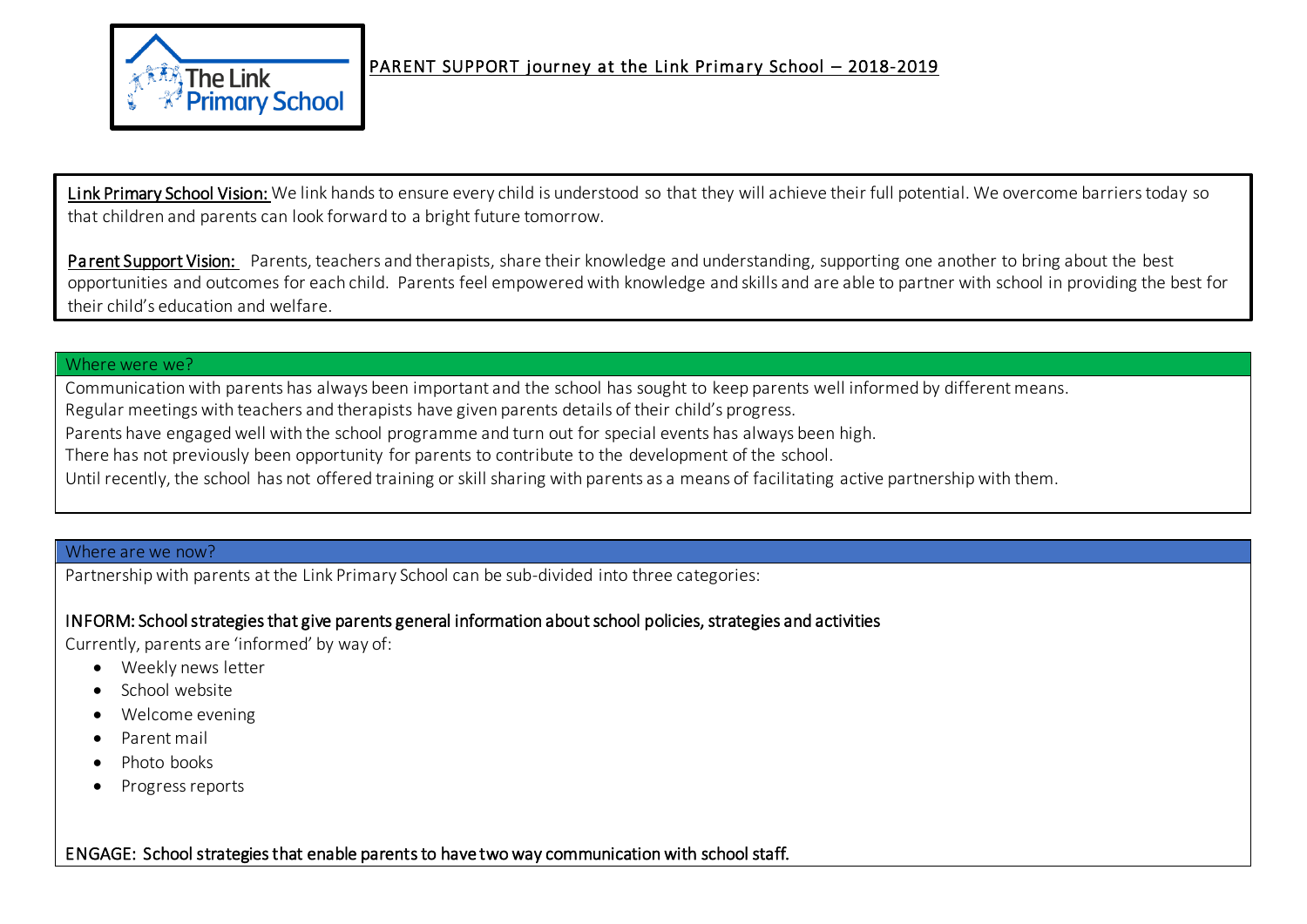Currently, parents are 'engaged' by way of:

- The Link Association meetings and events
- Home/school contact books
- Emails
- Phone calls
- Annual reviews (EHCP meetings)
- IEP meetings
- Parent Futures Group
- Parent questionnaires
- Mother's Day lunch/tea
- MacMillan coffee mornings
- Christmas and Summer fairs

EMPOWER: School strategies that give parents knowledge and skills that will enable them to be an effective partner in their child's education and welfare. Currently, parents are 'empowered' by way of:

- Training workshops
- Handouts from workshops
- Additional conversations and consultations (to those listed above)
- Augmentative reality videos
- Extra meetings with parents (additional to IEP and EHCP meetings)

# What are the reasons for change?

*Charles DesForges Research shows that: 'Achievement is greater where parents and teachers work together'* 

At the moment, it is felt that :

- The majority of parents are successfully able to access the current inform, engage and empower package.
- There are some parents who need some further support perhaps in terms of additional time with the class teacher/therapist, to help them understand their child's needs further.
- A third group of parents require something supplementary to the support package offered by the school. These parents will need a bespoke package of support which is designed and delivered in a very individualised way to meet their needs.

Over the course of the last academic year, through communication with parents it has been noted that:

Parents would appreciate more time to read through reports prior to meetings.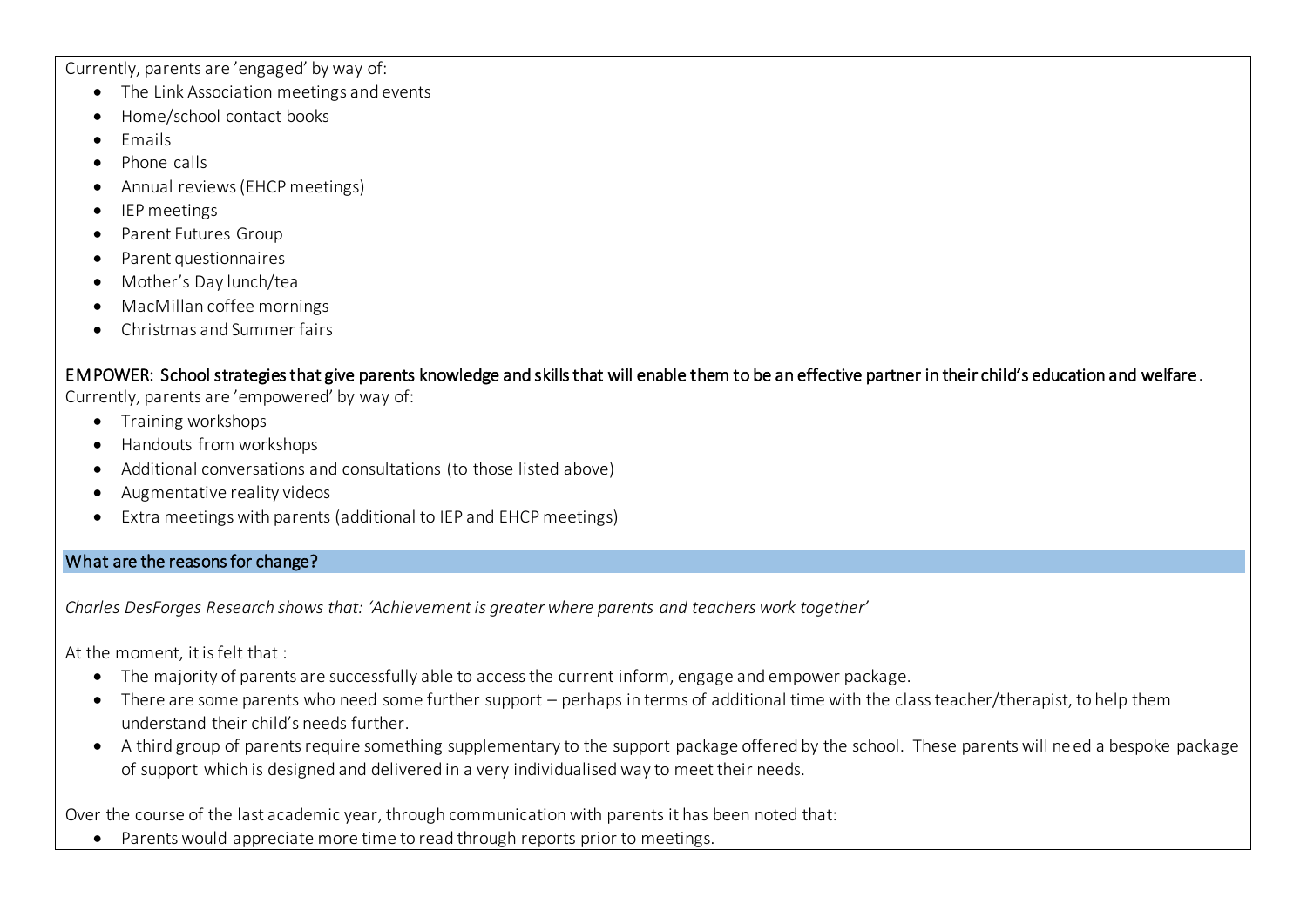- Parents would benefit from knowing more about the strategies used to support their child at school.
- Parents would like more curriculum updates, in addition to IEP and EHCP reviews and updates.

#### Where do we want to be?

# What do we want 'Parent Support' to look like at the Link?

We want to offer:

- 1. A personalised provision which is tailored to the support that parents need.
- 2. Support for parents' emotional health and well-being.
- 3. Support which moves parents along in their own understanding of their child, their child's needs and the ways that they can help their child.
- 4. Easy access to knowledge of effective strategies that can be used at home as well as at school.
- 5. Regular (termly) reporting of progress across the curriculum and the Link Priorities, as well as reporting and updating on IEPs and EHCPs.
- 6. Support in preparation for and throughout the process of transition to secondary school.
- 7. Opportunity for parents to contribute to the ongoing development of the school by attending and having input in the Parent Futures Group Meetings
- 8. Get-togethers which are celebratory and informal, and unthreatening to those parents who may find official meetings stressful

We need to build on the positive and successful strategies which Inform, Engage and Empower our parents.

| How will we get there?                                                                   |                                                                                                                                                                                                                                                                                                                                                                                                                                                                  |                                      |                          |                                                                                                                                                                                                                                                                                                                                               |  |  |
|------------------------------------------------------------------------------------------|------------------------------------------------------------------------------------------------------------------------------------------------------------------------------------------------------------------------------------------------------------------------------------------------------------------------------------------------------------------------------------------------------------------------------------------------------------------|--------------------------------------|--------------------------|-----------------------------------------------------------------------------------------------------------------------------------------------------------------------------------------------------------------------------------------------------------------------------------------------------------------------------------------------|--|--|
| Target                                                                                   | Action                                                                                                                                                                                                                                                                                                                                                                                                                                                           | Lead                                 | Timescale                | Impact (by July 2019)                                                                                                                                                                                                                                                                                                                         |  |  |
| A personalised<br>provision which is<br>tailored to the<br>support that parents<br>need. | • HT/DHT and class teacher/therapist to meet together<br>in order to identify which parents would benefit from,<br>or have asked for support in addition to the standard<br>support package offered by the school.<br>Class teacher and therapist, with advice from senior<br>$\bullet$<br>leads will write a Bespoke Parent Support Plan (BPSP)<br>identifying the needs and the targeted support to be<br>offered.<br>(Home visits may be part of these plans) | Sandy<br>Class<br>strategic<br>leads | December<br>18<br>Feb 19 | Teachers and Therapists will<br>$\bullet$<br>be maintaining the current<br>support package for the<br>majority of parents<br>Each family requiring<br>$\bullet$<br>additional support will have a<br>BPSPs written by class<br>teacher and therapist.<br>BPSPs will be monitored for<br>$\bullet$<br>effectiveness by reviewing<br>each term. |  |  |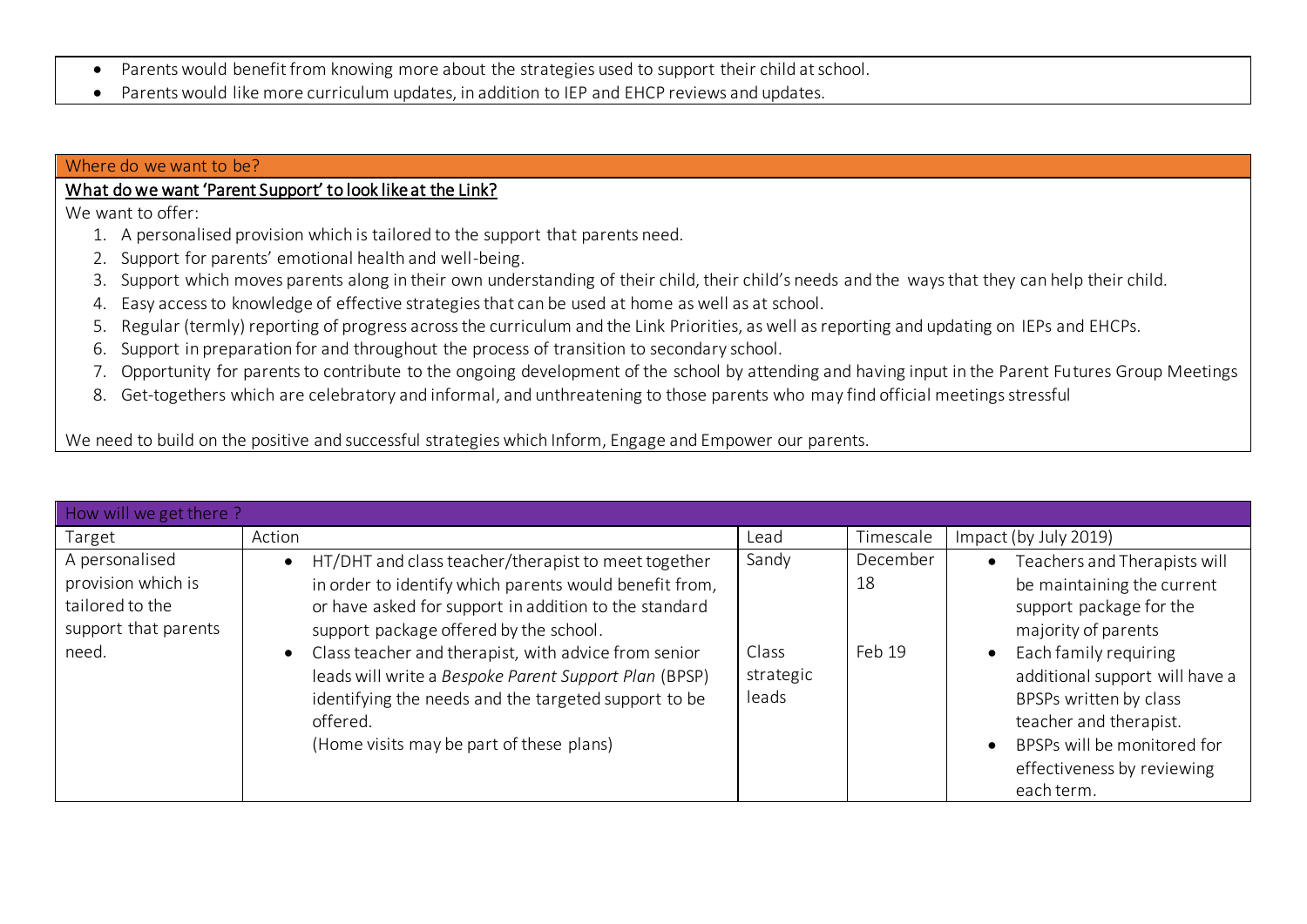| Support for parents'<br>emotional health and<br>well-being.                                                                                                     | Inviting past and present parents in to talk to others<br>$\bullet$<br>about their own journeys and how they have coped<br>with difficulties.<br>Inviting staff members with personal experience of<br>$\bullet$<br>children with SEN to share with parents, and help to<br>remove any barriers between 'them and us'.<br>Holding coffee mornings for parents to have<br>$\bullet$<br>opportunities to talk to each other informally sharing<br>experiences and support strategies with each other.<br>A school directory of names and addresses of families<br>so that they can contact one another | Anita/<br>Sandy<br>Sue R                         | March 19<br>Dec 18                       | Parents will be aware of other<br>$\bullet$<br>families who have had similar<br>experiences to them.<br>Parents will feel supported<br>knowing certain staff<br>members based on shared<br>knowledge and/or<br>experiences<br>Parents will have developed<br>a support network for each<br>other                                                                                                    |
|-----------------------------------------------------------------------------------------------------------------------------------------------------------------|------------------------------------------------------------------------------------------------------------------------------------------------------------------------------------------------------------------------------------------------------------------------------------------------------------------------------------------------------------------------------------------------------------------------------------------------------------------------------------------------------------------------------------------------------------------------------------------------------|--------------------------------------------------|------------------------------------------|-----------------------------------------------------------------------------------------------------------------------------------------------------------------------------------------------------------------------------------------------------------------------------------------------------------------------------------------------------------------------------------------------------|
| Support which moves<br>parents along in their<br>own understanding of<br>their child, their<br>child's needs and the<br>ways that they can<br>help their child. | Sharing the vision and values of the Link Primary School<br>$\bullet$<br>with parents.<br>Encouraging parents to think about 'what the future<br>looks like' for their child - and how they can enable<br>their child to fulfil their potential.<br>Enabling parents to understand and be part of the<br>$\bullet$<br>process that staff follow in order to draw up the<br>children's EHCPs; identifying the main barriers that<br>prevent their child from moving forward in their<br>learning                                                                                                      | Sandy<br>Anita<br>leading<br>class<br>teachers   |                                          | New parents to the school<br>$\bullet$<br>will have been part of the<br>'thinking around the child'<br>process in order to identify<br>their child's main barriers and<br>needs.<br>Parents will be able to think<br>about the long term<br>prospects for their child.<br>They will have appropriate<br>$\bullet$<br>and ambitious goals to enable<br>their child to reach their full<br>potential. |
| Easy access to<br>knowledge of<br>effective strategies<br>that can be used at<br>home as well as at<br>school.                                                  | Videos of suitable staff training to be available to<br>parents.<br>Regular workshops to be offered, which cover a broader<br>$\bullet$<br>range of the strategies and interventions used<br>throughout the school<br>Time given over to discuss strategies during IEP and<br>$\bullet$<br>EHCP meetings.                                                                                                                                                                                                                                                                                            | SLT<br><b>SLT</b><br>Class<br>strategic<br>leads | <b>July 2019</b><br>5 X termly<br>Termly | A growing range of parent<br>workshops will have been<br>offered throughout the year.<br>Parent who are unable to<br>attend workshops will be able<br>to access them via<br>augmentative reality.<br>Strategies that prove effective<br>at school will be discussed as                                                                                                                              |